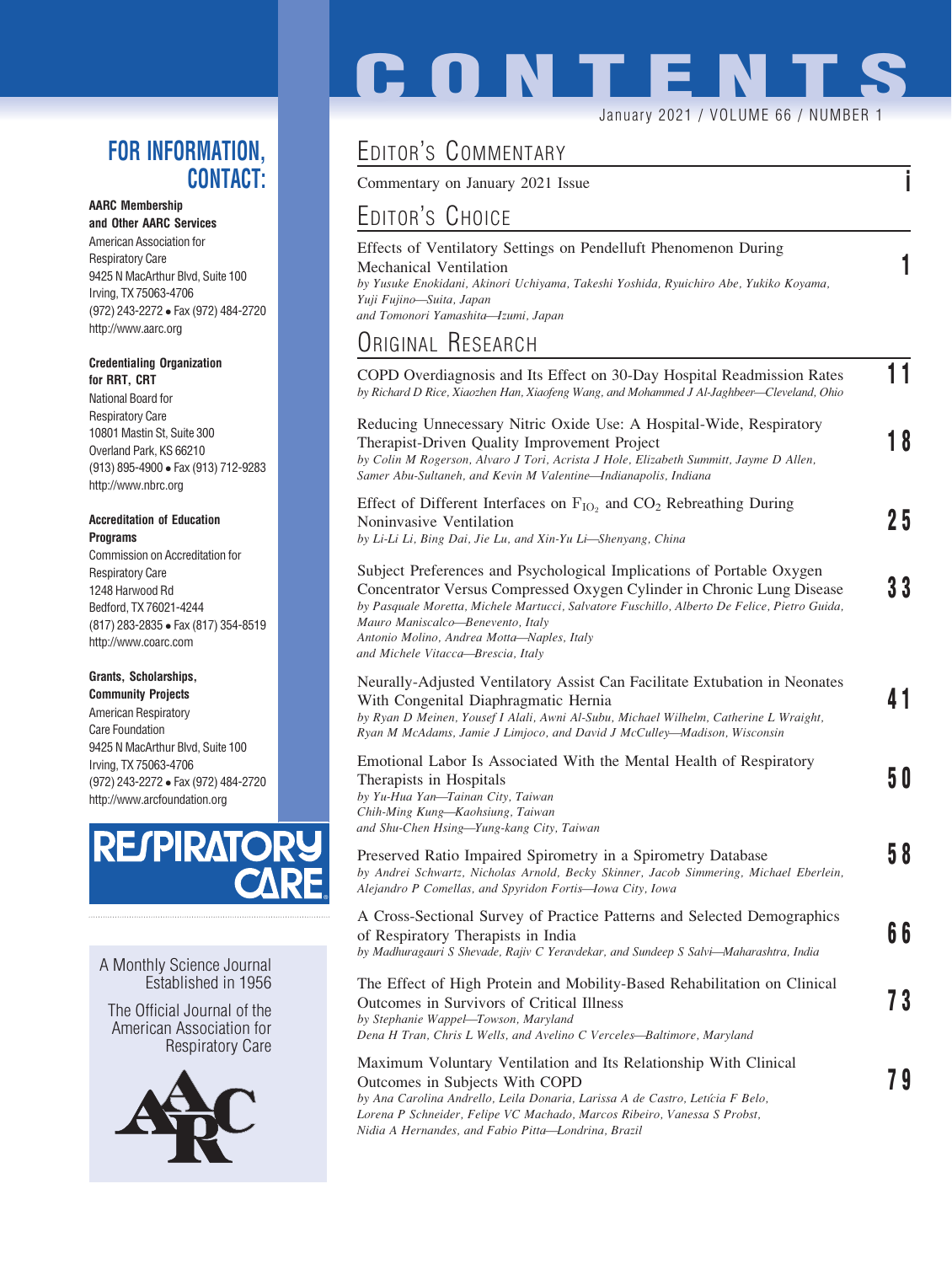## **CONTENTS**

CONTINUED... Measured CPAP in a Noninvasive Pediatric Airway and Lung Model 8 7 by Neil D Fernandes, Esther Chung, Michael D Salt, Beverly Ejiofor, Ryan W Carroll, and Robert M Kacmarek—Boston, Massachusetts Face Mask Leak Determines Aerosol Delivery in Noninvasive Ventilation by Alexandra Haw, Michael McPeck, Ann D Cuccia, and Gerald C Smaldone—Stony Brook, New York Comparison of Two Assessment Tools for Hospitalized Subjects With Asthma 104 by Sangeeta K Schroeder, Waheeda Samady, Irini N Kolaitis, Craig M Smith, Hannah Palac, Laura Shreffler, and Mary A Nevin—Chicago, Illinois A Treatment to Eliminate SARS-CoV-2 Replication in Human Airway Epithelial Cells Is Safe for Inhalation as an Aerosol in Healthy Human Subjects 113 by Michael D Davis, Tatiana M Clemente, Rebekah S Cunningham, Laura Smith, Edward Simpson, Yunlong Liu, Kirsten Kloepfer, Yi Zhao, Christopher M Robinson, Stacey D Gilk, Benjamin Gaston—Indianapolis, Indiana Olivia K Giddings, Kristie Ross—Cleveland, Ohio and I Scott Ramsey—Richmond, Virginia SYSTEMATIC REVIEWS Neuromuscular Blocking Agents for ARDS: A Systematic Review and Meta-Analysis 120 by Heather Torbic, Sudhir Krishnan, Mary Pat Harnegie, and Abhijit Duggal—Cleveland, Ohio Spontaneous Breathing Trials in Preterm Infants: Systematic Review and Meta-Analysis 129 by Raphaela Farias Teixeira, Andrea Monteiro Correia Medeiros—Sergipe, Brazil

SPECIAL ARTICLE

Alagoas, Brazil

Intubation Checklist for COVID-19 Patients: A Practical Tool for Bedside Practitioners 138 by Alfred Papali, Anna O Ingram, Amy M Rosenberger, Frances R D'Arcy, Jaspal Singh, Lisa Ahlberg, and Christopher D Russell—Charlotte, North Carolina

Aline Carla Arau´jo Carvalho, Rosana Danielly de Araujo, Felipe Camilo Santiago Veloso, and Samir Buainain Kassar—

#### AARC CLINICAL PRACTICE GUIDELINES

| AARC Clinical Practice Guideline: Management of Pediatric Patients With Tracheostomy in the                                                    |     |
|------------------------------------------------------------------------------------------------------------------------------------------------|-----|
| Acute Care Setting                                                                                                                             | 144 |
| by Teresa A Volsko—Akron, Ohio                                                                                                                 |     |
| Sara W Parker-Columbia, Missouri                                                                                                               |     |
| Kathleen Deakins, Katherine L Fedor-Cleveland, Ohio                                                                                            |     |
| Brian K Walsh—Lynchburg, Virginia                                                                                                              |     |
| Taher Valika—Chicago, Illinois                                                                                                                 |     |
| Emily Ginier—Ann Arbor, Michigan                                                                                                               |     |
| and Shawna L Strickland-Irving, Texas                                                                                                          |     |
| AARC Clinical Practice Guideline: Management of Adult Patients with Tracheostomy in the Acute                                                  |     |
| Care Setting                                                                                                                                   | 156 |
| $l_{\cdots}$ $C_{\cdots}$ $l_{\cdots}$ $C_{\cdots}$ $M_{\cdots}$ $R_{\cdots}$ $R_{\cdots}$ $L_{\cdots}$ $M_{\cdots}$ $V_{\cdots}$ $L_{\cdots}$ |     |

by Constance C Mussa—Brooklyn, New York Dina Gomaa—Cincinnati, Ohio Daniel D Rowley—Charlottesville, Virginia Ulrich Schmidt—San Diego, California Emily Ginier—Ann Arbor, Michigan and Shawna L Strickland—Irving, Texas

by Neil R MacIntyre—Durham, North Carolina

#### **EDITORIALS**

Consequences to the Lungs When Gas Swings Between Lung Units During Patient Triggered Mechanical Ventilation  $\mathcal{E}$  and  $\mathcal{E}$  and  $\mathcal{E}$  and  $\mathcal{E}$  and  $\mathcal{E}$  and  $\mathcal{E}$  170 by Robert M Kacmarek, Lorenzo Berra—Boston, Massachusetts and Jesu´s Villar—Madrid, Spain Accurately Diagnosing COPD: A Clinical Challenge With Important Consequences 173